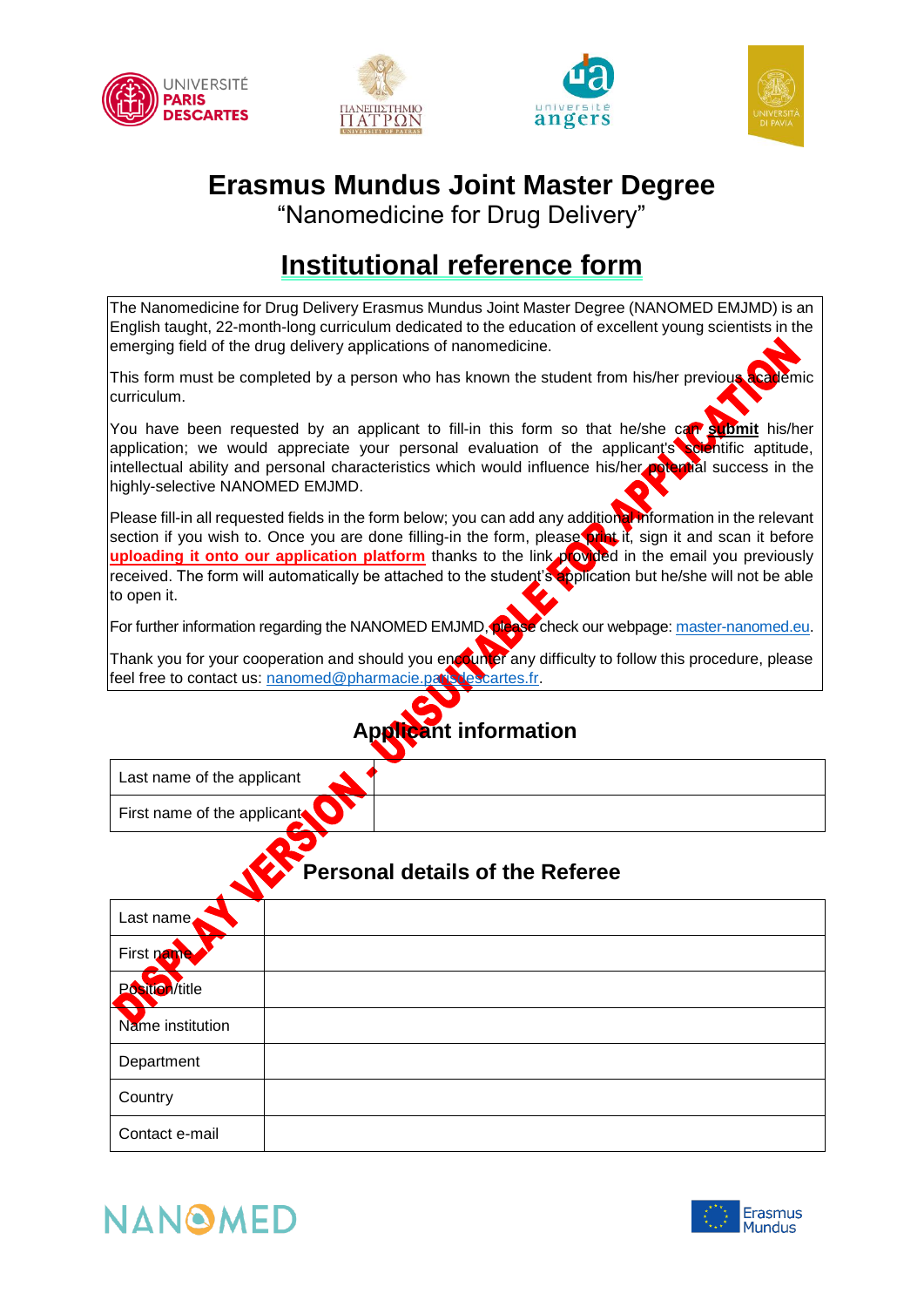







### **General questions**

How long have you known the applicant for?





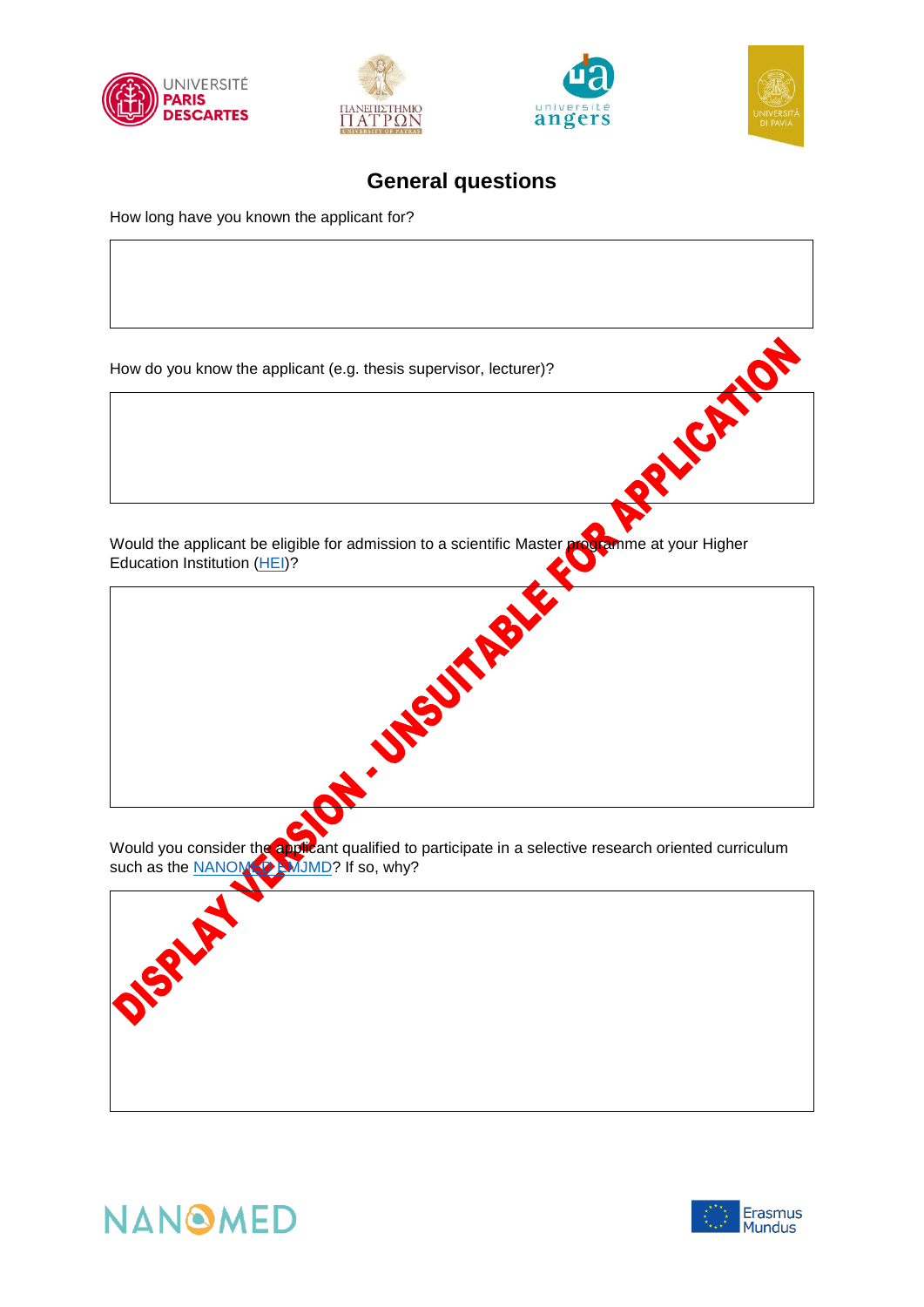







Did you identify any academic deficiencies that the applicant may have to remedy during his/her further studies?

# TER TO **Competences** Please rate the candidate on the following competences by checking the appropriate box. Truly Listending Excellent Good Average Below **Insufficient Truly** information average Aptitude for pursuing an MSc Depth and breadth of academic knowledge Please rank the applicant in comparison with other students of the same cohort or at the same stage of their career (tick the appropriate box)  $\Box$  Top 1-2%  $\Box$  Top 5%  $\Box$  Top 20%  $\Box$  Top 25%  $\Box$  Other :  $\mathbf{I}$ **Additional statement** Please use this space to provide a written reference. O SPACE LIFE